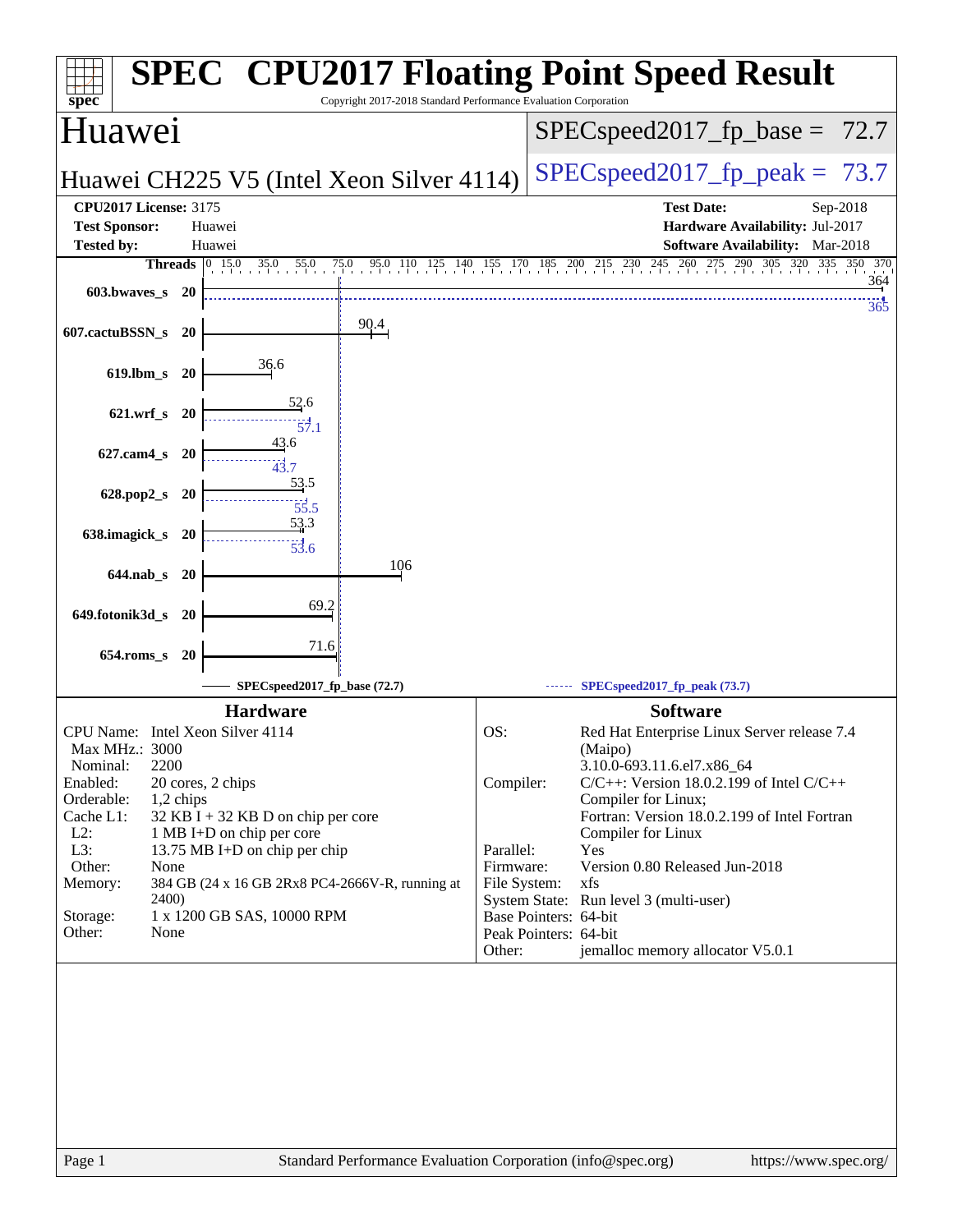#### **[spec](http://www.spec.org/) [SPEC CPU2017 Floating Point Speed Result](http://www.spec.org/auto/cpu2017/Docs/result-fields.html#SPECCPU2017FloatingPointSpeedResult)** Copyright 2017-2018 Standard Performance Evaluation Corporation Huawei Huawei CH225 V5 (Intel Xeon Silver 4114) [SPECspeed2017\\_fp\\_peak =](http://www.spec.org/auto/cpu2017/Docs/result-fields.html#SPECspeed2017fppeak)  $73.7$  $SPECspeed2017_fp\_base = 72.7$ **[CPU2017 License:](http://www.spec.org/auto/cpu2017/Docs/result-fields.html#CPU2017License)** 3175 **[Test Date:](http://www.spec.org/auto/cpu2017/Docs/result-fields.html#TestDate)** Sep-2018 **[Test Sponsor:](http://www.spec.org/auto/cpu2017/Docs/result-fields.html#TestSponsor)** Huawei **[Hardware Availability:](http://www.spec.org/auto/cpu2017/Docs/result-fields.html#HardwareAvailability)** Jul-2017 **[Tested by:](http://www.spec.org/auto/cpu2017/Docs/result-fields.html#Testedby)** Huawei **[Software Availability:](http://www.spec.org/auto/cpu2017/Docs/result-fields.html#SoftwareAvailability)** Mar-2018 **[Results Table](http://www.spec.org/auto/cpu2017/Docs/result-fields.html#ResultsTable) [Benchmark](http://www.spec.org/auto/cpu2017/Docs/result-fields.html#Benchmark) [Threads](http://www.spec.org/auto/cpu2017/Docs/result-fields.html#Threads) [Seconds](http://www.spec.org/auto/cpu2017/Docs/result-fields.html#Seconds) [Ratio](http://www.spec.org/auto/cpu2017/Docs/result-fields.html#Ratio) [Seconds](http://www.spec.org/auto/cpu2017/Docs/result-fields.html#Seconds) [Ratio](http://www.spec.org/auto/cpu2017/Docs/result-fields.html#Ratio) [Seconds](http://www.spec.org/auto/cpu2017/Docs/result-fields.html#Seconds) [Ratio](http://www.spec.org/auto/cpu2017/Docs/result-fields.html#Ratio) Base [Threads](http://www.spec.org/auto/cpu2017/Docs/result-fields.html#Threads) [Seconds](http://www.spec.org/auto/cpu2017/Docs/result-fields.html#Seconds) [Ratio](http://www.spec.org/auto/cpu2017/Docs/result-fields.html#Ratio) [Seconds](http://www.spec.org/auto/cpu2017/Docs/result-fields.html#Seconds) [Ratio](http://www.spec.org/auto/cpu2017/Docs/result-fields.html#Ratio) [Seconds](http://www.spec.org/auto/cpu2017/Docs/result-fields.html#Seconds) [Ratio](http://www.spec.org/auto/cpu2017/Docs/result-fields.html#Ratio) Peak** [603.bwaves\\_s](http://www.spec.org/auto/cpu2017/Docs/benchmarks/603.bwaves_s.html) 20 162 364 **[162](http://www.spec.org/auto/cpu2017/Docs/result-fields.html#Median) [364](http://www.spec.org/auto/cpu2017/Docs/result-fields.html#Median)** 162 364 20 162 365 162 365 **[162](http://www.spec.org/auto/cpu2017/Docs/result-fields.html#Median) [365](http://www.spec.org/auto/cpu2017/Docs/result-fields.html#Median)** [607.cactuBSSN\\_s](http://www.spec.org/auto/cpu2017/Docs/benchmarks/607.cactuBSSN_s.html) 20 186 89.7 **[184](http://www.spec.org/auto/cpu2017/Docs/result-fields.html#Median) [90.4](http://www.spec.org/auto/cpu2017/Docs/result-fields.html#Median)** 168 99.4 20 186 89.7 **[184](http://www.spec.org/auto/cpu2017/Docs/result-fields.html#Median) [90.4](http://www.spec.org/auto/cpu2017/Docs/result-fields.html#Median)** 168 99.4 [619.lbm\\_s](http://www.spec.org/auto/cpu2017/Docs/benchmarks/619.lbm_s.html) 20 143 36.6 143 36.6 **[143](http://www.spec.org/auto/cpu2017/Docs/result-fields.html#Median) [36.6](http://www.spec.org/auto/cpu2017/Docs/result-fields.html#Median)** 20 143 36.6 143 36.6 **[143](http://www.spec.org/auto/cpu2017/Docs/result-fields.html#Median) [36.6](http://www.spec.org/auto/cpu2017/Docs/result-fields.html#Median)** [621.wrf\\_s](http://www.spec.org/auto/cpu2017/Docs/benchmarks/621.wrf_s.html) 20 250 53.0 252 52.6 **[251](http://www.spec.org/auto/cpu2017/Docs/result-fields.html#Median) [52.6](http://www.spec.org/auto/cpu2017/Docs/result-fields.html#Median)** 20 **[232](http://www.spec.org/auto/cpu2017/Docs/result-fields.html#Median) [57.1](http://www.spec.org/auto/cpu2017/Docs/result-fields.html#Median)** 231 57.1 232 56.9 [627.cam4\\_s](http://www.spec.org/auto/cpu2017/Docs/benchmarks/627.cam4_s.html) 20 **[203](http://www.spec.org/auto/cpu2017/Docs/result-fields.html#Median) [43.6](http://www.spec.org/auto/cpu2017/Docs/result-fields.html#Median)** 204 43.5 203 43.7 20 **[203](http://www.spec.org/auto/cpu2017/Docs/result-fields.html#Median) [43.7](http://www.spec.org/auto/cpu2017/Docs/result-fields.html#Median)** 203 43.7 203 43.7 [628.pop2\\_s](http://www.spec.org/auto/cpu2017/Docs/benchmarks/628.pop2_s.html) 20 221 53.7 **[222](http://www.spec.org/auto/cpu2017/Docs/result-fields.html#Median) [53.5](http://www.spec.org/auto/cpu2017/Docs/result-fields.html#Median)** 222 53.5 20 213 55.6 **[214](http://www.spec.org/auto/cpu2017/Docs/result-fields.html#Median) [55.5](http://www.spec.org/auto/cpu2017/Docs/result-fields.html#Median)** 214 55.5 [638.imagick\\_s](http://www.spec.org/auto/cpu2017/Docs/benchmarks/638.imagick_s.html) 20 277 52.1 269 53.6 **[271](http://www.spec.org/auto/cpu2017/Docs/result-fields.html#Median) [53.3](http://www.spec.org/auto/cpu2017/Docs/result-fields.html#Median)** 20 269 53.7 **[269](http://www.spec.org/auto/cpu2017/Docs/result-fields.html#Median) [53.6](http://www.spec.org/auto/cpu2017/Docs/result-fields.html#Median)** 270 53.5 [644.nab\\_s](http://www.spec.org/auto/cpu2017/Docs/benchmarks/644.nab_s.html) 20 165 106 165 106 **[165](http://www.spec.org/auto/cpu2017/Docs/result-fields.html#Median) [106](http://www.spec.org/auto/cpu2017/Docs/result-fields.html#Median)** 20 165 106 165 106 **[165](http://www.spec.org/auto/cpu2017/Docs/result-fields.html#Median) [106](http://www.spec.org/auto/cpu2017/Docs/result-fields.html#Median)** [649.fotonik3d\\_s](http://www.spec.org/auto/cpu2017/Docs/benchmarks/649.fotonik3d_s.html) 20 132 69.1 132 69.2 **[132](http://www.spec.org/auto/cpu2017/Docs/result-fields.html#Median) [69.2](http://www.spec.org/auto/cpu2017/Docs/result-fields.html#Median)** 20 132 69.1 132 69.2 **[132](http://www.spec.org/auto/cpu2017/Docs/result-fields.html#Median) [69.2](http://www.spec.org/auto/cpu2017/Docs/result-fields.html#Median)** [654.roms\\_s](http://www.spec.org/auto/cpu2017/Docs/benchmarks/654.roms_s.html) 20 **[220](http://www.spec.org/auto/cpu2017/Docs/result-fields.html#Median) [71.6](http://www.spec.org/auto/cpu2017/Docs/result-fields.html#Median)** 220 71.6 220 71.6 20 **[220](http://www.spec.org/auto/cpu2017/Docs/result-fields.html#Median) [71.6](http://www.spec.org/auto/cpu2017/Docs/result-fields.html#Median)** 220 71.6 220 71.6 **[SPECspeed2017\\_fp\\_base =](http://www.spec.org/auto/cpu2017/Docs/result-fields.html#SPECspeed2017fpbase) 72.7 [SPECspeed2017\\_fp\\_peak =](http://www.spec.org/auto/cpu2017/Docs/result-fields.html#SPECspeed2017fppeak) 73.7**

Results appear in the [order in which they were run.](http://www.spec.org/auto/cpu2017/Docs/result-fields.html#RunOrder) Bold underlined text [indicates a median measurement](http://www.spec.org/auto/cpu2017/Docs/result-fields.html#Median).

### **[Operating System Notes](http://www.spec.org/auto/cpu2017/Docs/result-fields.html#OperatingSystemNotes)**

Stack size set to unlimited using "ulimit -s unlimited"

### **[General Notes](http://www.spec.org/auto/cpu2017/Docs/result-fields.html#GeneralNotes)**

Environment variables set by runcpu before the start of the run: KMP\_AFFINITY = "granularity=fine,compact" LD\_LIBRARY\_PATH = "/spec2017/lib/ia32:/spec2017/lib/intel64:/spec2017/je5.0.1-32:/spec2017/je5.0.1-64" OMP\_STACKSIZE = "192M"

 Binaries compiled on a system with 1x Intel Core i7-6700K CPU + 32GB RAM memory using Redhat Enterprise Linux 7.5 Transparent Huge Pages enabled by default Prior to runcpu invocation Filesystem page cache synced and cleared with: sync; echo 3> /proc/sys/vm/drop\_caches Yes: The test sponsor attests, as of date of publication, that CVE-2017-5754 (Meltdown) is mitigated in the system as tested and documented. Yes: The test sponsor attests, as of date of publication, that CVE-2017-5753 (Spectre variant 1) is mitigated in the system as tested and documented. Yes: The test sponsor attests, as of date of publication, that CVE-2017-5715 (Spectre variant 2) is mitigated in the system as tested and documented. jemalloc, a general purpose malloc implementation built with the RedHat Enterprise 7.5, and the system compiler gcc 4.8.5 sources available from jemalloc.net or <https://github.com/jemalloc/jemalloc/releases>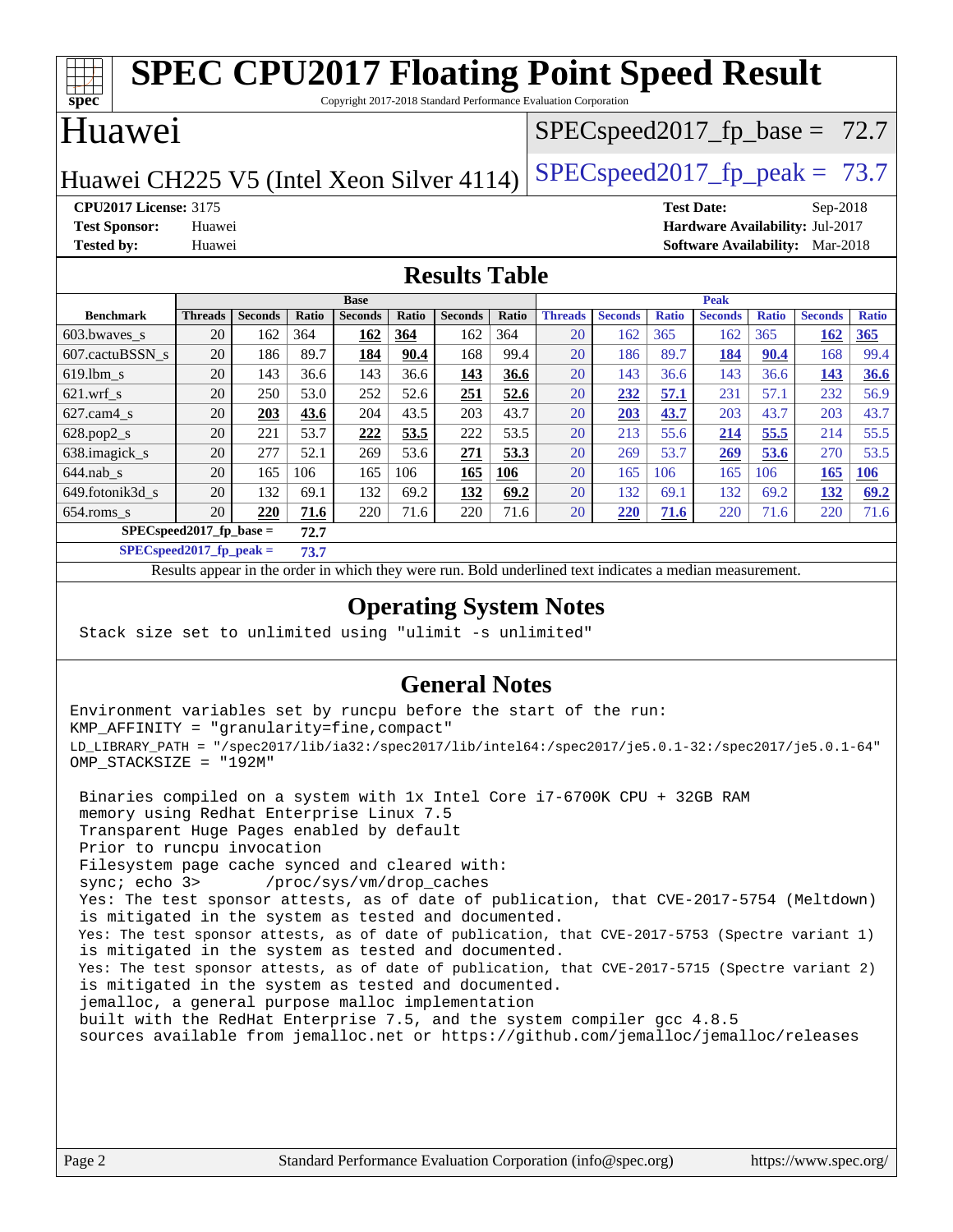#### Page 3 Standard Performance Evaluation Corporation [\(info@spec.org\)](mailto:info@spec.org) <https://www.spec.org/> **[spec](http://www.spec.org/) [SPEC CPU2017 Floating Point Speed Result](http://www.spec.org/auto/cpu2017/Docs/result-fields.html#SPECCPU2017FloatingPointSpeedResult)** Copyright 2017-2018 Standard Performance Evaluation Corporation Huawei Huawei CH225 V5 (Intel Xeon Silver 4114) [SPECspeed2017\\_fp\\_peak =](http://www.spec.org/auto/cpu2017/Docs/result-fields.html#SPECspeed2017fppeak)  $73.7$  $SPECspeed2017_fp\_base = 72.7$ **[CPU2017 License:](http://www.spec.org/auto/cpu2017/Docs/result-fields.html#CPU2017License)** 3175 **[Test Date:](http://www.spec.org/auto/cpu2017/Docs/result-fields.html#TestDate)** Sep-2018 **[Test Sponsor:](http://www.spec.org/auto/cpu2017/Docs/result-fields.html#TestSponsor)** Huawei **[Hardware Availability:](http://www.spec.org/auto/cpu2017/Docs/result-fields.html#HardwareAvailability)** Jul-2017 **[Tested by:](http://www.spec.org/auto/cpu2017/Docs/result-fields.html#Testedby)** Huawei **[Software Availability:](http://www.spec.org/auto/cpu2017/Docs/result-fields.html#SoftwareAvailability)** Mar-2018 **[Platform Notes](http://www.spec.org/auto/cpu2017/Docs/result-fields.html#PlatformNotes)** BIOS configuration: Power Policy Set to Load Balance Hyper-Threading Set to Disable XPT Prefetch Set to Enabled Sysinfo program /spec2017/bin/sysinfo Rev: r5797 of 2017-06-14 96c45e4568ad54c135fd618bcc091c0f running on localhost.localdomain Mon Sep 3 11:58:05 2018 SUT (System Under Test) info as seen by some common utilities. For more information on this section, see <https://www.spec.org/cpu2017/Docs/config.html#sysinfo> From /proc/cpuinfo model name : Intel(R) Xeon(R) Silver 4114 CPU @ 2.20GHz 2 "physical id"s (chips) 20 "processors" cores, siblings (Caution: counting these is hw and system dependent. The following excerpts from /proc/cpuinfo might not be reliable. Use with caution.) cpu cores : 10 siblings : 10 physical 0: cores 0 1 2 3 4 8 9 10 11 12 physical 1: cores 0 1 2 3 4 8 9 10 11 12 From lscpu: Architecture: x86\_64 CPU op-mode(s): 32-bit, 64-bit Byte Order: Little Endian  $CPU(s):$  20 On-line CPU(s) list: 0-19 Thread(s) per core: 1 Core(s) per socket: 10 Socket(s): 2 NUMA node(s): 2 Vendor ID: GenuineIntel CPU family: 6 Model: 85 Model name:  $Intel(R)$  Xeon(R) Silver 4114 CPU @ 2.20GHz Stepping: 4 CPU MHz: 2201.000 CPU max MHz: 2201.0000 CPU min MHz: 800.0000 BogoMIPS: 4400.00 Virtualization: VT-x L1d cache: 32K<br>
L1i cache: 32K  $L1i$  cache: L2 cache: 1024K L3 cache: 14080K **(Continued on next page)**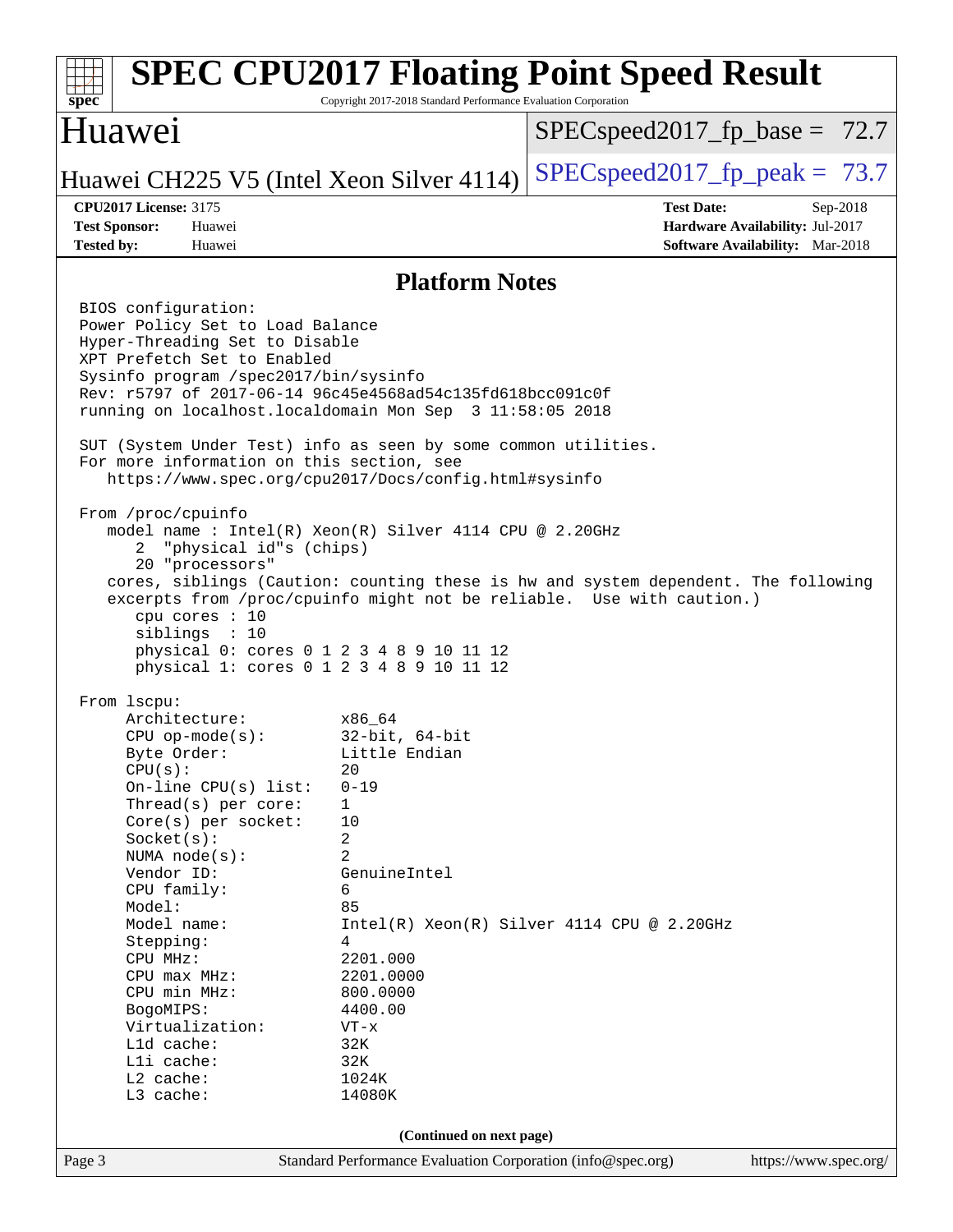| <b>SPEC CPU2017 Floating Point Speed Result</b><br>Copyright 2017-2018 Standard Performance Evaluation Corporation<br>spec                                                                                                                                                                                                                                                                                                                                                                                                                                                                                                                                                                                                                                                                                                                                                                                                                                        |                                                                                                              |  |
|-------------------------------------------------------------------------------------------------------------------------------------------------------------------------------------------------------------------------------------------------------------------------------------------------------------------------------------------------------------------------------------------------------------------------------------------------------------------------------------------------------------------------------------------------------------------------------------------------------------------------------------------------------------------------------------------------------------------------------------------------------------------------------------------------------------------------------------------------------------------------------------------------------------------------------------------------------------------|--------------------------------------------------------------------------------------------------------------|--|
| Huawei                                                                                                                                                                                                                                                                                                                                                                                                                                                                                                                                                                                                                                                                                                                                                                                                                                                                                                                                                            | $SPEC speed2017_f p\_base = 72.7$                                                                            |  |
| Huawei CH225 V5 (Intel Xeon Silver 4114)                                                                                                                                                                                                                                                                                                                                                                                                                                                                                                                                                                                                                                                                                                                                                                                                                                                                                                                          | $SPEC speed2017fr peak = 73.7$                                                                               |  |
| <b>CPU2017 License: 3175</b><br><b>Test Sponsor:</b><br>Huawei<br><b>Tested by:</b><br>Huawei                                                                                                                                                                                                                                                                                                                                                                                                                                                                                                                                                                                                                                                                                                                                                                                                                                                                     | <b>Test Date:</b><br>$Sep-2018$<br>Hardware Availability: Jul-2017<br><b>Software Availability:</b> Mar-2018 |  |
| <b>Platform Notes (Continued)</b>                                                                                                                                                                                                                                                                                                                                                                                                                                                                                                                                                                                                                                                                                                                                                                                                                                                                                                                                 |                                                                                                              |  |
| $0 - 9$<br>NUMA $node0$ $CPU(s)$ :<br>NUMA nodel CPU(s):<br>$10 - 19$<br>Flagg:<br>pat pse36 clflush dts acpi mmx fxsr sse sse2 ss ht tm pbe syscall nx pdpelgb rdtscp<br>lm constant_tsc art arch_perfmon pebs bts rep_good nopl xtopology nonstop_tsc<br>aperfmperf eagerfpu pni pclmulqdq dtes64 ds_cpl vmx smx est tm2 ssse3 fma cx16 xtpr<br>pdcm pcid dca sse4_1 sse4_2 x2apic movbe popcnt tsc_deadline_timer aes xsave avx<br>f16c rdrand lahf_lm abm 3dnowprefetch epb cat_13 cdp_13 invpcid_single intel_pt<br>spec_ctrl ibpb_support tpr_shadow vnmi flexpriority ept vpid fsgsbase tsc_adjust<br>bmil hle avx2 smep bmi2 erms invpcid rtm cqm mpx rdt_a avx512f avx512dq rdseed adx<br>smap clflushopt clwb avx512cd avx512bw avx512vl xsaveopt xsavec xgetbvl cqm_llc<br>cqm_occup_llc cqm_mbm_total cqm_mbm_local dtherm ida arat pln pts<br>/proc/cpuinfo cache data                                                                               | fpu vme de pse tsc msr pae mce cx8 apic sep mtrr pge mca cmov                                                |  |
| cache size : 14080 KB<br>From numactl --hardware WARNING: a numactl 'node' might or might not correspond to a<br>physical chip.<br>available: 2 nodes (0-1)<br>node 0 cpus: 0 1 2 3 4 5 6 7 8 9<br>node 0 size: 194741 MB<br>node 0 free: 186375 MB<br>node 1 cpus: 10 11 12 13 14 15 16 17 18 19<br>node 1 size: 196608 MB<br>node 1 free: 185589 MB<br>node distances:<br>node 0 1<br>0:<br>10 21<br>1: 21 10<br>From /proc/meminfo<br>MemTotal:<br>394175288 kB<br>HugePages_Total:<br>$\Omega$<br>Hugepagesize:<br>2048 kB<br>From /etc/*release* /etc/*version*<br>os-release:<br>NAME="Red Hat Enterprise Linux Server"<br>VERSION="7.4 (Maipo)"<br>ID="rhel"<br>ID_LIKE="fedora"<br>VARIANT="Server"<br>VARIANT_ID="server"<br>VERSION_ID="7.4"<br>PRETTY_NAME="Red Hat Enterprise Linux Server 7.4 (Maipo)"<br>redhat-release: Red Hat Enterprise Linux Server release 7.4 (Maipo)<br>system-release: Red Hat Enterprise Linux Server release 7.4 (Maipo) |                                                                                                              |  |
| (Continued on next page)                                                                                                                                                                                                                                                                                                                                                                                                                                                                                                                                                                                                                                                                                                                                                                                                                                                                                                                                          |                                                                                                              |  |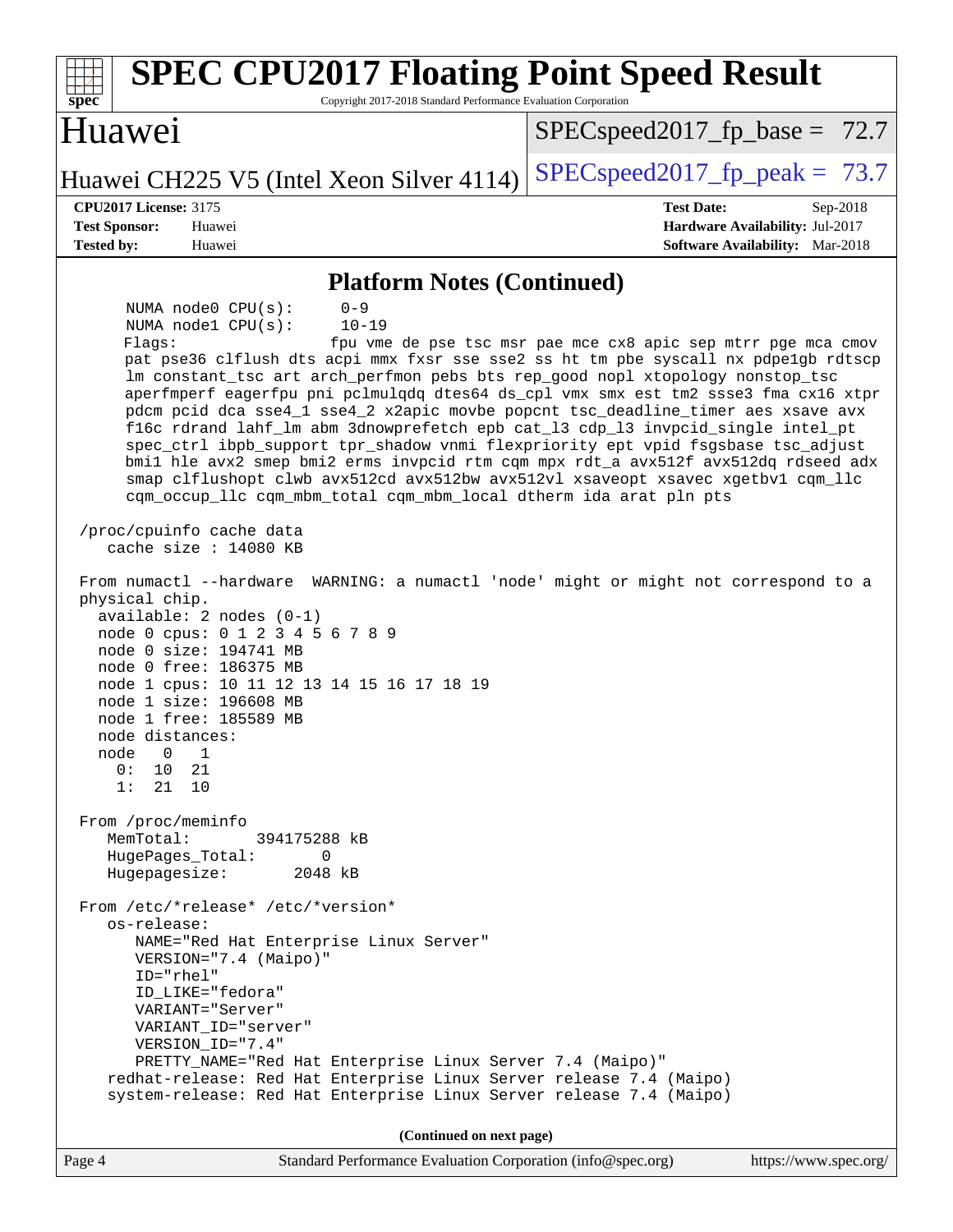| <b>SPEC CPU2017 Floating Point Speed Result</b><br>spec <sup>®</sup><br>Copyright 2017-2018 Standard Performance Evaluation Corporation                                                                                                                                                                                                                                                                                                                                                                    |                                                                                                            |  |
|------------------------------------------------------------------------------------------------------------------------------------------------------------------------------------------------------------------------------------------------------------------------------------------------------------------------------------------------------------------------------------------------------------------------------------------------------------------------------------------------------------|------------------------------------------------------------------------------------------------------------|--|
| Huawei                                                                                                                                                                                                                                                                                                                                                                                                                                                                                                     | $SPEC speed2017_f p\_base = 72.7$                                                                          |  |
| Huawei CH225 V5 (Intel Xeon Silver 4114)                                                                                                                                                                                                                                                                                                                                                                                                                                                                   | $SPEC speed2017fp peak = 73.7$                                                                             |  |
| <b>CPU2017 License: 3175</b><br><b>Test Sponsor:</b><br>Huawei<br><b>Tested by:</b><br>Huawei                                                                                                                                                                                                                                                                                                                                                                                                              | <b>Test Date:</b><br>Sep-2018<br>Hardware Availability: Jul-2017<br><b>Software Availability:</b> Mar-2018 |  |
| <b>Platform Notes (Continued)</b>                                                                                                                                                                                                                                                                                                                                                                                                                                                                          |                                                                                                            |  |
| system-release-cpe: cpe:/o:redhat:enterprise_linux:7.4:ga:server                                                                                                                                                                                                                                                                                                                                                                                                                                           |                                                                                                            |  |
| uname $-a$ :<br>Linux localhost.localdomain 3.10.0-693.11.6.el7.x86_64 #1 SMP Thu Dec 28 14:23:39 EST<br>2017 x86_64 x86_64 x86_64 GNU/Linux                                                                                                                                                                                                                                                                                                                                                               |                                                                                                            |  |
| run-level 3 Sep 3 05:32                                                                                                                                                                                                                                                                                                                                                                                                                                                                                    |                                                                                                            |  |
| SPEC is set to: /spec2017<br>Filesystem<br>Type Size Used Avail Use% Mounted on<br>/dev/mapper/rhel-root xfs<br>409G<br>59G 351G 15% /                                                                                                                                                                                                                                                                                                                                                                     |                                                                                                            |  |
| Additional information from dmidecode follows. WARNING: Use caution when you interpret<br>this section. The 'dmidecode' program reads system data which is "intended to allow<br>hardware to be accurately determined", but the intent may not be met, as there are<br>frequent changes to hardware, firmware, and the "DMTF SMBIOS" standard.<br>BIOS INSYDE Corp. 0.80 06/27/2018<br>Memory:<br>24x Samsung M393A2K43BB1-CTD 16 GB 2 rank 2666, configured at 2400<br>(End of data from sysinfo program) |                                                                                                            |  |
| <b>Compiler Version Notes</b>                                                                                                                                                                                                                                                                                                                                                                                                                                                                              |                                                                                                            |  |
| ======================<br>=======================<br>619.1bm_s(base) 638.imagick_s(base, peak) 644.nab_s(base, peak)                                                                                                                                                                                                                                                                                                                                                                                       |                                                                                                            |  |
| icc (ICC) 18.0.2 20180210<br>Copyright (C) 1985-2018 Intel Corporation. All rights reserved.                                                                                                                                                                                                                                                                                                                                                                                                               |                                                                                                            |  |
| CC<br>$619.1$ bm_s(peak)                                                                                                                                                                                                                                                                                                                                                                                                                                                                                   |                                                                                                            |  |
| icc (ICC) 18.0.2 20180210<br>Copyright (C) 1985-2018 Intel Corporation. All rights reserved.                                                                                                                                                                                                                                                                                                                                                                                                               |                                                                                                            |  |
| FC 607.cactuBSSN_s(base, peak)                                                                                                                                                                                                                                                                                                                                                                                                                                                                             |                                                                                                            |  |
| icpc (ICC) 18.0.2 20180210<br>Copyright (C) 1985-2018 Intel Corporation. All rights reserved.<br>icc (ICC) 18.0.2 20180210                                                                                                                                                                                                                                                                                                                                                                                 |                                                                                                            |  |
| Copyright (C) 1985-2018 Intel Corporation. All rights reserved.<br>ifort (IFORT) 18.0.2 20180210                                                                                                                                                                                                                                                                                                                                                                                                           |                                                                                                            |  |
| (Continued on next page)                                                                                                                                                                                                                                                                                                                                                                                                                                                                                   |                                                                                                            |  |
| Page 5<br>Standard Performance Evaluation Corporation (info@spec.org)                                                                                                                                                                                                                                                                                                                                                                                                                                      | https://www.spec.org/                                                                                      |  |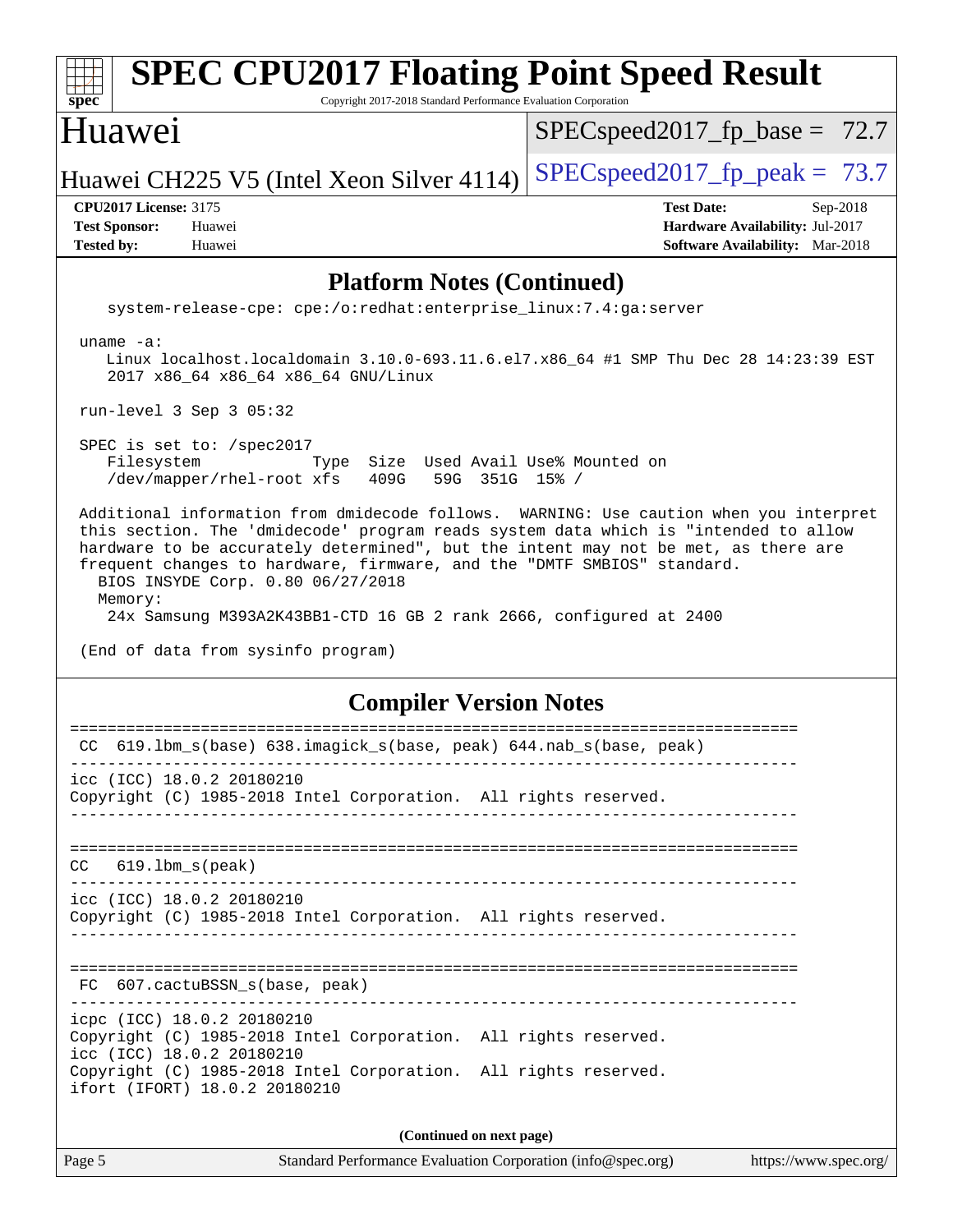| <b>SPEC CPU2017 Floating Point Speed Result</b><br>spec <sup>®</sup><br>Copyright 2017-2018 Standard Performance Evaluation Corporation                               |                                                                                                              |
|-----------------------------------------------------------------------------------------------------------------------------------------------------------------------|--------------------------------------------------------------------------------------------------------------|
| Huawei                                                                                                                                                                | $SPEC speed2017_fp\_base = 72.7$                                                                             |
| Huawei CH225 V5 (Intel Xeon Silver 4114)                                                                                                                              | $SPEC speed2017_fp_peak = 73.7$                                                                              |
| <b>CPU2017 License: 3175</b><br><b>Test Sponsor:</b><br>Huawei<br><b>Tested by:</b><br>Huawei                                                                         | <b>Test Date:</b><br>$Sep-2018$<br>Hardware Availability: Jul-2017<br><b>Software Availability:</b> Mar-2018 |
| <b>Compiler Version Notes (Continued)</b>                                                                                                                             |                                                                                                              |
| Copyright (C) 1985-2018 Intel Corporation. All rights reserved.                                                                                                       |                                                                                                              |
| 603.bwaves_s(base) 649.fotonik3d_s(base) 654.roms_s(base, peak)<br>FC.                                                                                                |                                                                                                              |
| ifort (IFORT) 18.0.2 20180210<br>Copyright (C) 1985-2018 Intel Corporation. All rights reserved.                                                                      |                                                                                                              |
| 603.bwaves_s(peak) 649.fotonik3d_s(peak)<br>FC.                                                                                                                       |                                                                                                              |
| ifort (IFORT) 18.0.2 20180210<br>Copyright (C) 1985-2018 Intel Corporation. All rights reserved.                                                                      |                                                                                                              |
| 621.wrf_s(base) 627.cam4_s(base, peak) 628.pop2_s(base)<br>CC.                                                                                                        |                                                                                                              |
| ifort (IFORT) 18.0.2 20180210<br>Copyright (C) 1985-2018 Intel Corporation. All rights reserved.<br>icc (ICC) 18.0.2 20180210                                         |                                                                                                              |
| Copyright (C) 1985-2018 Intel Corporation. All rights reserved.                                                                                                       |                                                                                                              |
| 621.wrf_s(peak) 628.pop2_s(peak)<br>CC.                                                                                                                               |                                                                                                              |
| . <u>_ _ _ _ _ _ _ _ _ _ _ _ _ _</u><br>ifort (IFORT) 18.0.2 20180210<br>Copyright (C) 1985-2018 Intel Corporation. All rights reserved.<br>icc (ICC) 18.0.2 20180210 |                                                                                                              |
| Copyright (C) 1985-2018 Intel Corporation. All rights reserved.                                                                                                       |                                                                                                              |

## **[Base Compiler Invocation](http://www.spec.org/auto/cpu2017/Docs/result-fields.html#BaseCompilerInvocation)**

[C benchmarks](http://www.spec.org/auto/cpu2017/Docs/result-fields.html#Cbenchmarks): [icc -m64 -std=c11](http://www.spec.org/cpu2017/results/res2018q4/cpu2017-20180904-08814.flags.html#user_CCbase_intel_icc_64bit_c11_33ee0cdaae7deeeab2a9725423ba97205ce30f63b9926c2519791662299b76a0318f32ddfffdc46587804de3178b4f9328c46fa7c2b0cd779d7a61945c91cd35)

[Fortran benchmarks](http://www.spec.org/auto/cpu2017/Docs/result-fields.html#Fortranbenchmarks): [ifort -m64](http://www.spec.org/cpu2017/results/res2018q4/cpu2017-20180904-08814.flags.html#user_FCbase_intel_ifort_64bit_24f2bb282fbaeffd6157abe4f878425411749daecae9a33200eee2bee2fe76f3b89351d69a8130dd5949958ce389cf37ff59a95e7a40d588e8d3a57e0c3fd751)

[Benchmarks using both Fortran and C](http://www.spec.org/auto/cpu2017/Docs/result-fields.html#BenchmarksusingbothFortranandC): [ifort -m64](http://www.spec.org/cpu2017/results/res2018q4/cpu2017-20180904-08814.flags.html#user_CC_FCbase_intel_ifort_64bit_24f2bb282fbaeffd6157abe4f878425411749daecae9a33200eee2bee2fe76f3b89351d69a8130dd5949958ce389cf37ff59a95e7a40d588e8d3a57e0c3fd751) [icc -m64 -std=c11](http://www.spec.org/cpu2017/results/res2018q4/cpu2017-20180904-08814.flags.html#user_CC_FCbase_intel_icc_64bit_c11_33ee0cdaae7deeeab2a9725423ba97205ce30f63b9926c2519791662299b76a0318f32ddfffdc46587804de3178b4f9328c46fa7c2b0cd779d7a61945c91cd35)

**(Continued on next page)**

Page 6 Standard Performance Evaluation Corporation [\(info@spec.org\)](mailto:info@spec.org) <https://www.spec.org/>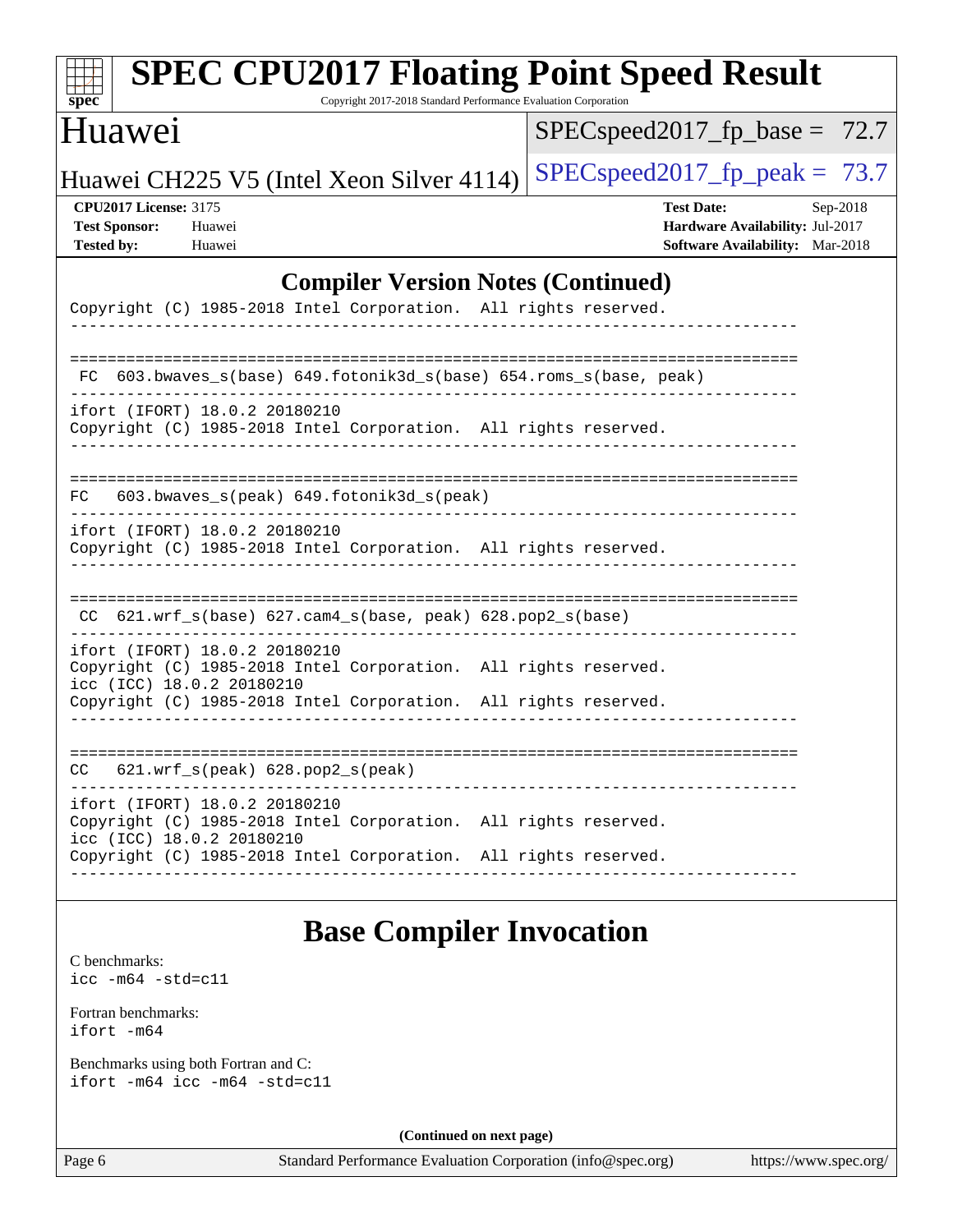# **[spec](http://www.spec.org/)**

## **[SPEC CPU2017 Floating Point Speed Result](http://www.spec.org/auto/cpu2017/Docs/result-fields.html#SPECCPU2017FloatingPointSpeedResult)**

Copyright 2017-2018 Standard Performance Evaluation Corporation

### Huawei

 $SPECspeed2017_fp\_base = 72.7$ 

Huawei CH225 V5 (Intel Xeon Silver 4114) [SPECspeed2017\\_fp\\_peak =](http://www.spec.org/auto/cpu2017/Docs/result-fields.html#SPECspeed2017fppeak)  $73.7$ 

**[CPU2017 License:](http://www.spec.org/auto/cpu2017/Docs/result-fields.html#CPU2017License)** 3175 **[Test Date:](http://www.spec.org/auto/cpu2017/Docs/result-fields.html#TestDate)** Sep-2018 **[Test Sponsor:](http://www.spec.org/auto/cpu2017/Docs/result-fields.html#TestSponsor)** Huawei **[Hardware Availability:](http://www.spec.org/auto/cpu2017/Docs/result-fields.html#HardwareAvailability)** Jul-2017 **[Tested by:](http://www.spec.org/auto/cpu2017/Docs/result-fields.html#Testedby)** Huawei **[Software Availability:](http://www.spec.org/auto/cpu2017/Docs/result-fields.html#SoftwareAvailability)** Mar-2018

## **[Base Compiler Invocation \(Continued\)](http://www.spec.org/auto/cpu2017/Docs/result-fields.html#BaseCompilerInvocation)**

[Benchmarks using Fortran, C, and C++:](http://www.spec.org/auto/cpu2017/Docs/result-fields.html#BenchmarksusingFortranCandCXX) [icpc -m64](http://www.spec.org/cpu2017/results/res2018q4/cpu2017-20180904-08814.flags.html#user_CC_CXX_FCbase_intel_icpc_64bit_4ecb2543ae3f1412ef961e0650ca070fec7b7afdcd6ed48761b84423119d1bf6bdf5cad15b44d48e7256388bc77273b966e5eb805aefd121eb22e9299b2ec9d9) [icc -m64 -std=c11](http://www.spec.org/cpu2017/results/res2018q4/cpu2017-20180904-08814.flags.html#user_CC_CXX_FCbase_intel_icc_64bit_c11_33ee0cdaae7deeeab2a9725423ba97205ce30f63b9926c2519791662299b76a0318f32ddfffdc46587804de3178b4f9328c46fa7c2b0cd779d7a61945c91cd35) [ifort -m64](http://www.spec.org/cpu2017/results/res2018q4/cpu2017-20180904-08814.flags.html#user_CC_CXX_FCbase_intel_ifort_64bit_24f2bb282fbaeffd6157abe4f878425411749daecae9a33200eee2bee2fe76f3b89351d69a8130dd5949958ce389cf37ff59a95e7a40d588e8d3a57e0c3fd751)

### **[Base Portability Flags](http://www.spec.org/auto/cpu2017/Docs/result-fields.html#BasePortabilityFlags)**

 603.bwaves\_s: [-DSPEC\\_LP64](http://www.spec.org/cpu2017/results/res2018q4/cpu2017-20180904-08814.flags.html#suite_basePORTABILITY603_bwaves_s_DSPEC_LP64) 607.cactuBSSN\_s: [-DSPEC\\_LP64](http://www.spec.org/cpu2017/results/res2018q4/cpu2017-20180904-08814.flags.html#suite_basePORTABILITY607_cactuBSSN_s_DSPEC_LP64) 619.lbm\_s: [-DSPEC\\_LP64](http://www.spec.org/cpu2017/results/res2018q4/cpu2017-20180904-08814.flags.html#suite_basePORTABILITY619_lbm_s_DSPEC_LP64) 621.wrf\_s: [-DSPEC\\_LP64](http://www.spec.org/cpu2017/results/res2018q4/cpu2017-20180904-08814.flags.html#suite_basePORTABILITY621_wrf_s_DSPEC_LP64) [-DSPEC\\_CASE\\_FLAG](http://www.spec.org/cpu2017/results/res2018q4/cpu2017-20180904-08814.flags.html#b621.wrf_s_baseCPORTABILITY_DSPEC_CASE_FLAG) [-convert big\\_endian](http://www.spec.org/cpu2017/results/res2018q4/cpu2017-20180904-08814.flags.html#user_baseFPORTABILITY621_wrf_s_convert_big_endian_c3194028bc08c63ac5d04de18c48ce6d347e4e562e8892b8bdbdc0214820426deb8554edfa529a3fb25a586e65a3d812c835984020483e7e73212c4d31a38223) 627.cam4\_s: [-DSPEC\\_LP64](http://www.spec.org/cpu2017/results/res2018q4/cpu2017-20180904-08814.flags.html#suite_basePORTABILITY627_cam4_s_DSPEC_LP64) [-DSPEC\\_CASE\\_FLAG](http://www.spec.org/cpu2017/results/res2018q4/cpu2017-20180904-08814.flags.html#b627.cam4_s_baseCPORTABILITY_DSPEC_CASE_FLAG) 628.pop2\_s: [-DSPEC\\_LP64](http://www.spec.org/cpu2017/results/res2018q4/cpu2017-20180904-08814.flags.html#suite_basePORTABILITY628_pop2_s_DSPEC_LP64) [-DSPEC\\_CASE\\_FLAG](http://www.spec.org/cpu2017/results/res2018q4/cpu2017-20180904-08814.flags.html#b628.pop2_s_baseCPORTABILITY_DSPEC_CASE_FLAG) [-convert big\\_endian](http://www.spec.org/cpu2017/results/res2018q4/cpu2017-20180904-08814.flags.html#user_baseFPORTABILITY628_pop2_s_convert_big_endian_c3194028bc08c63ac5d04de18c48ce6d347e4e562e8892b8bdbdc0214820426deb8554edfa529a3fb25a586e65a3d812c835984020483e7e73212c4d31a38223) [-assume byterecl](http://www.spec.org/cpu2017/results/res2018q4/cpu2017-20180904-08814.flags.html#user_baseFPORTABILITY628_pop2_s_assume_byterecl_7e47d18b9513cf18525430bbf0f2177aa9bf368bc7a059c09b2c06a34b53bd3447c950d3f8d6c70e3faf3a05c8557d66a5798b567902e8849adc142926523472) 638.imagick\_s: [-DSPEC\\_LP64](http://www.spec.org/cpu2017/results/res2018q4/cpu2017-20180904-08814.flags.html#suite_basePORTABILITY638_imagick_s_DSPEC_LP64) 644.nab\_s: [-DSPEC\\_LP64](http://www.spec.org/cpu2017/results/res2018q4/cpu2017-20180904-08814.flags.html#suite_basePORTABILITY644_nab_s_DSPEC_LP64) 649.fotonik3d\_s: [-DSPEC\\_LP64](http://www.spec.org/cpu2017/results/res2018q4/cpu2017-20180904-08814.flags.html#suite_basePORTABILITY649_fotonik3d_s_DSPEC_LP64) 654.roms\_s: [-DSPEC\\_LP64](http://www.spec.org/cpu2017/results/res2018q4/cpu2017-20180904-08814.flags.html#suite_basePORTABILITY654_roms_s_DSPEC_LP64)

### **[Base Optimization Flags](http://www.spec.org/auto/cpu2017/Docs/result-fields.html#BaseOptimizationFlags)**

#### [C benchmarks](http://www.spec.org/auto/cpu2017/Docs/result-fields.html#Cbenchmarks):

[-Wl,-z,muldefs](http://www.spec.org/cpu2017/results/res2018q4/cpu2017-20180904-08814.flags.html#user_CCbase_link_force_multiple1_b4cbdb97b34bdee9ceefcfe54f4c8ea74255f0b02a4b23e853cdb0e18eb4525ac79b5a88067c842dd0ee6996c24547a27a4b99331201badda8798ef8a743f577) [-xCORE-AVX2](http://www.spec.org/cpu2017/results/res2018q4/cpu2017-20180904-08814.flags.html#user_CCbase_f-xCORE-AVX2) [-ipo](http://www.spec.org/cpu2017/results/res2018q4/cpu2017-20180904-08814.flags.html#user_CCbase_f-ipo) [-O3](http://www.spec.org/cpu2017/results/res2018q4/cpu2017-20180904-08814.flags.html#user_CCbase_f-O3) [-no-prec-div](http://www.spec.org/cpu2017/results/res2018q4/cpu2017-20180904-08814.flags.html#user_CCbase_f-no-prec-div) [-qopt-prefetch](http://www.spec.org/cpu2017/results/res2018q4/cpu2017-20180904-08814.flags.html#user_CCbase_f-qopt-prefetch) [-ffinite-math-only](http://www.spec.org/cpu2017/results/res2018q4/cpu2017-20180904-08814.flags.html#user_CCbase_f_finite_math_only_cb91587bd2077682c4b38af759c288ed7c732db004271a9512da14a4f8007909a5f1427ecbf1a0fb78ff2a814402c6114ac565ca162485bbcae155b5e4258871) [-qopt-mem-layout-trans=3](http://www.spec.org/cpu2017/results/res2018q4/cpu2017-20180904-08814.flags.html#user_CCbase_f-qopt-mem-layout-trans_de80db37974c74b1f0e20d883f0b675c88c3b01e9d123adea9b28688d64333345fb62bc4a798493513fdb68f60282f9a726aa07f478b2f7113531aecce732043) [-qopenmp](http://www.spec.org/cpu2017/results/res2018q4/cpu2017-20180904-08814.flags.html#user_CCbase_qopenmp_16be0c44f24f464004c6784a7acb94aca937f053568ce72f94b139a11c7c168634a55f6653758ddd83bcf7b8463e8028bb0b48b77bcddc6b78d5d95bb1df2967) [-DSPEC\\_OPENMP](http://www.spec.org/cpu2017/results/res2018q4/cpu2017-20180904-08814.flags.html#suite_CCbase_DSPEC_OPENMP) [-L/usr/local/je5.0.1-64/lib](http://www.spec.org/cpu2017/results/res2018q4/cpu2017-20180904-08814.flags.html#user_CCbase_jemalloc_link_path64_4b10a636b7bce113509b17f3bd0d6226c5fb2346b9178c2d0232c14f04ab830f976640479e5c33dc2bcbbdad86ecfb6634cbbd4418746f06f368b512fced5394) [-ljemalloc](http://www.spec.org/cpu2017/results/res2018q4/cpu2017-20180904-08814.flags.html#user_CCbase_jemalloc_link_lib_d1249b907c500fa1c0672f44f562e3d0f79738ae9e3c4a9c376d49f265a04b9c99b167ecedbf6711b3085be911c67ff61f150a17b3472be731631ba4d0471706)

#### [Fortran benchmarks](http://www.spec.org/auto/cpu2017/Docs/result-fields.html#Fortranbenchmarks):

[-Wl,-z,muldefs](http://www.spec.org/cpu2017/results/res2018q4/cpu2017-20180904-08814.flags.html#user_FCbase_link_force_multiple1_b4cbdb97b34bdee9ceefcfe54f4c8ea74255f0b02a4b23e853cdb0e18eb4525ac79b5a88067c842dd0ee6996c24547a27a4b99331201badda8798ef8a743f577) [-DSPEC\\_OPENMP](http://www.spec.org/cpu2017/results/res2018q4/cpu2017-20180904-08814.flags.html#suite_FCbase_DSPEC_OPENMP) [-xCORE-AVX2](http://www.spec.org/cpu2017/results/res2018q4/cpu2017-20180904-08814.flags.html#user_FCbase_f-xCORE-AVX2) [-ipo](http://www.spec.org/cpu2017/results/res2018q4/cpu2017-20180904-08814.flags.html#user_FCbase_f-ipo) [-O3](http://www.spec.org/cpu2017/results/res2018q4/cpu2017-20180904-08814.flags.html#user_FCbase_f-O3) [-no-prec-div](http://www.spec.org/cpu2017/results/res2018q4/cpu2017-20180904-08814.flags.html#user_FCbase_f-no-prec-div) [-qopt-prefetch](http://www.spec.org/cpu2017/results/res2018q4/cpu2017-20180904-08814.flags.html#user_FCbase_f-qopt-prefetch) [-ffinite-math-only](http://www.spec.org/cpu2017/results/res2018q4/cpu2017-20180904-08814.flags.html#user_FCbase_f_finite_math_only_cb91587bd2077682c4b38af759c288ed7c732db004271a9512da14a4f8007909a5f1427ecbf1a0fb78ff2a814402c6114ac565ca162485bbcae155b5e4258871) [-qopt-mem-layout-trans=3](http://www.spec.org/cpu2017/results/res2018q4/cpu2017-20180904-08814.flags.html#user_FCbase_f-qopt-mem-layout-trans_de80db37974c74b1f0e20d883f0b675c88c3b01e9d123adea9b28688d64333345fb62bc4a798493513fdb68f60282f9a726aa07f478b2f7113531aecce732043) [-qopenmp](http://www.spec.org/cpu2017/results/res2018q4/cpu2017-20180904-08814.flags.html#user_FCbase_qopenmp_16be0c44f24f464004c6784a7acb94aca937f053568ce72f94b139a11c7c168634a55f6653758ddd83bcf7b8463e8028bb0b48b77bcddc6b78d5d95bb1df2967) [-nostandard-realloc-lhs](http://www.spec.org/cpu2017/results/res2018q4/cpu2017-20180904-08814.flags.html#user_FCbase_f_2003_std_realloc_82b4557e90729c0f113870c07e44d33d6f5a304b4f63d4c15d2d0f1fab99f5daaed73bdb9275d9ae411527f28b936061aa8b9c8f2d63842963b95c9dd6426b8a) [-L/usr/local/je5.0.1-64/lib](http://www.spec.org/cpu2017/results/res2018q4/cpu2017-20180904-08814.flags.html#user_FCbase_jemalloc_link_path64_4b10a636b7bce113509b17f3bd0d6226c5fb2346b9178c2d0232c14f04ab830f976640479e5c33dc2bcbbdad86ecfb6634cbbd4418746f06f368b512fced5394) [-ljemalloc](http://www.spec.org/cpu2017/results/res2018q4/cpu2017-20180904-08814.flags.html#user_FCbase_jemalloc_link_lib_d1249b907c500fa1c0672f44f562e3d0f79738ae9e3c4a9c376d49f265a04b9c99b167ecedbf6711b3085be911c67ff61f150a17b3472be731631ba4d0471706)

#### [Benchmarks using both Fortran and C](http://www.spec.org/auto/cpu2017/Docs/result-fields.html#BenchmarksusingbothFortranandC):

[-Wl,-z,muldefs](http://www.spec.org/cpu2017/results/res2018q4/cpu2017-20180904-08814.flags.html#user_CC_FCbase_link_force_multiple1_b4cbdb97b34bdee9ceefcfe54f4c8ea74255f0b02a4b23e853cdb0e18eb4525ac79b5a88067c842dd0ee6996c24547a27a4b99331201badda8798ef8a743f577) [-xCORE-AVX2](http://www.spec.org/cpu2017/results/res2018q4/cpu2017-20180904-08814.flags.html#user_CC_FCbase_f-xCORE-AVX2) [-ipo](http://www.spec.org/cpu2017/results/res2018q4/cpu2017-20180904-08814.flags.html#user_CC_FCbase_f-ipo) [-O3](http://www.spec.org/cpu2017/results/res2018q4/cpu2017-20180904-08814.flags.html#user_CC_FCbase_f-O3) [-no-prec-div](http://www.spec.org/cpu2017/results/res2018q4/cpu2017-20180904-08814.flags.html#user_CC_FCbase_f-no-prec-div) [-qopt-prefetch](http://www.spec.org/cpu2017/results/res2018q4/cpu2017-20180904-08814.flags.html#user_CC_FCbase_f-qopt-prefetch) [-ffinite-math-only](http://www.spec.org/cpu2017/results/res2018q4/cpu2017-20180904-08814.flags.html#user_CC_FCbase_f_finite_math_only_cb91587bd2077682c4b38af759c288ed7c732db004271a9512da14a4f8007909a5f1427ecbf1a0fb78ff2a814402c6114ac565ca162485bbcae155b5e4258871) [-qopt-mem-layout-trans=3](http://www.spec.org/cpu2017/results/res2018q4/cpu2017-20180904-08814.flags.html#user_CC_FCbase_f-qopt-mem-layout-trans_de80db37974c74b1f0e20d883f0b675c88c3b01e9d123adea9b28688d64333345fb62bc4a798493513fdb68f60282f9a726aa07f478b2f7113531aecce732043) [-qopenmp](http://www.spec.org/cpu2017/results/res2018q4/cpu2017-20180904-08814.flags.html#user_CC_FCbase_qopenmp_16be0c44f24f464004c6784a7acb94aca937f053568ce72f94b139a11c7c168634a55f6653758ddd83bcf7b8463e8028bb0b48b77bcddc6b78d5d95bb1df2967) [-DSPEC\\_OPENMP](http://www.spec.org/cpu2017/results/res2018q4/cpu2017-20180904-08814.flags.html#suite_CC_FCbase_DSPEC_OPENMP) [-nostandard-realloc-lhs](http://www.spec.org/cpu2017/results/res2018q4/cpu2017-20180904-08814.flags.html#user_CC_FCbase_f_2003_std_realloc_82b4557e90729c0f113870c07e44d33d6f5a304b4f63d4c15d2d0f1fab99f5daaed73bdb9275d9ae411527f28b936061aa8b9c8f2d63842963b95c9dd6426b8a) [-L/usr/local/je5.0.1-64/lib](http://www.spec.org/cpu2017/results/res2018q4/cpu2017-20180904-08814.flags.html#user_CC_FCbase_jemalloc_link_path64_4b10a636b7bce113509b17f3bd0d6226c5fb2346b9178c2d0232c14f04ab830f976640479e5c33dc2bcbbdad86ecfb6634cbbd4418746f06f368b512fced5394) [-ljemalloc](http://www.spec.org/cpu2017/results/res2018q4/cpu2017-20180904-08814.flags.html#user_CC_FCbase_jemalloc_link_lib_d1249b907c500fa1c0672f44f562e3d0f79738ae9e3c4a9c376d49f265a04b9c99b167ecedbf6711b3085be911c67ff61f150a17b3472be731631ba4d0471706)

#### [Benchmarks using Fortran, C, and C++:](http://www.spec.org/auto/cpu2017/Docs/result-fields.html#BenchmarksusingFortranCandCXX)

[-Wl,-z,muldefs](http://www.spec.org/cpu2017/results/res2018q4/cpu2017-20180904-08814.flags.html#user_CC_CXX_FCbase_link_force_multiple1_b4cbdb97b34bdee9ceefcfe54f4c8ea74255f0b02a4b23e853cdb0e18eb4525ac79b5a88067c842dd0ee6996c24547a27a4b99331201badda8798ef8a743f577) [-xCORE-AVX2](http://www.spec.org/cpu2017/results/res2018q4/cpu2017-20180904-08814.flags.html#user_CC_CXX_FCbase_f-xCORE-AVX2) [-ipo](http://www.spec.org/cpu2017/results/res2018q4/cpu2017-20180904-08814.flags.html#user_CC_CXX_FCbase_f-ipo) [-O3](http://www.spec.org/cpu2017/results/res2018q4/cpu2017-20180904-08814.flags.html#user_CC_CXX_FCbase_f-O3) [-no-prec-div](http://www.spec.org/cpu2017/results/res2018q4/cpu2017-20180904-08814.flags.html#user_CC_CXX_FCbase_f-no-prec-div) [-qopt-prefetch](http://www.spec.org/cpu2017/results/res2018q4/cpu2017-20180904-08814.flags.html#user_CC_CXX_FCbase_f-qopt-prefetch) [-ffinite-math-only](http://www.spec.org/cpu2017/results/res2018q4/cpu2017-20180904-08814.flags.html#user_CC_CXX_FCbase_f_finite_math_only_cb91587bd2077682c4b38af759c288ed7c732db004271a9512da14a4f8007909a5f1427ecbf1a0fb78ff2a814402c6114ac565ca162485bbcae155b5e4258871) [-qopt-mem-layout-trans=3](http://www.spec.org/cpu2017/results/res2018q4/cpu2017-20180904-08814.flags.html#user_CC_CXX_FCbase_f-qopt-mem-layout-trans_de80db37974c74b1f0e20d883f0b675c88c3b01e9d123adea9b28688d64333345fb62bc4a798493513fdb68f60282f9a726aa07f478b2f7113531aecce732043) [-qopenmp](http://www.spec.org/cpu2017/results/res2018q4/cpu2017-20180904-08814.flags.html#user_CC_CXX_FCbase_qopenmp_16be0c44f24f464004c6784a7acb94aca937f053568ce72f94b139a11c7c168634a55f6653758ddd83bcf7b8463e8028bb0b48b77bcddc6b78d5d95bb1df2967) [-DSPEC\\_OPENMP](http://www.spec.org/cpu2017/results/res2018q4/cpu2017-20180904-08814.flags.html#suite_CC_CXX_FCbase_DSPEC_OPENMP) [-nostandard-realloc-lhs](http://www.spec.org/cpu2017/results/res2018q4/cpu2017-20180904-08814.flags.html#user_CC_CXX_FCbase_f_2003_std_realloc_82b4557e90729c0f113870c07e44d33d6f5a304b4f63d4c15d2d0f1fab99f5daaed73bdb9275d9ae411527f28b936061aa8b9c8f2d63842963b95c9dd6426b8a) [-L/usr/local/je5.0.1-64/lib](http://www.spec.org/cpu2017/results/res2018q4/cpu2017-20180904-08814.flags.html#user_CC_CXX_FCbase_jemalloc_link_path64_4b10a636b7bce113509b17f3bd0d6226c5fb2346b9178c2d0232c14f04ab830f976640479e5c33dc2bcbbdad86ecfb6634cbbd4418746f06f368b512fced5394) [-ljemalloc](http://www.spec.org/cpu2017/results/res2018q4/cpu2017-20180904-08814.flags.html#user_CC_CXX_FCbase_jemalloc_link_lib_d1249b907c500fa1c0672f44f562e3d0f79738ae9e3c4a9c376d49f265a04b9c99b167ecedbf6711b3085be911c67ff61f150a17b3472be731631ba4d0471706)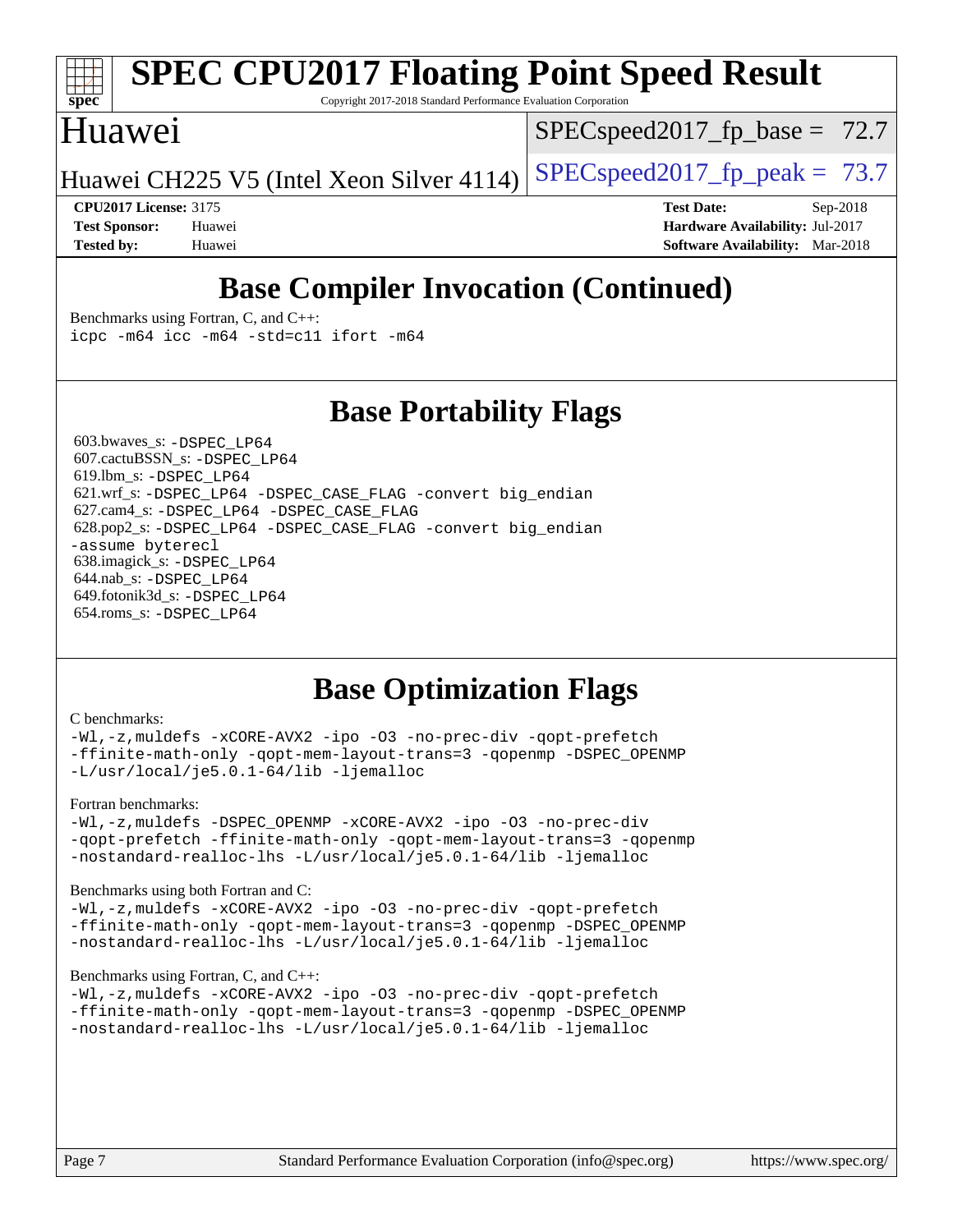# **[spec](http://www.spec.org/)**

# **[SPEC CPU2017 Floating Point Speed Result](http://www.spec.org/auto/cpu2017/Docs/result-fields.html#SPECCPU2017FloatingPointSpeedResult)**

Copyright 2017-2018 Standard Performance Evaluation Corporation

### Huawei

 $SPECspeed2017_fp\_base = 72.7$ 

Huawei CH225 V5 (Intel Xeon Silver 4114) SPECspeed 2017 fp peak =  $73.7$ 

**[Tested by:](http://www.spec.org/auto/cpu2017/Docs/result-fields.html#Testedby)** Huawei **[Software Availability:](http://www.spec.org/auto/cpu2017/Docs/result-fields.html#SoftwareAvailability)** Mar-2018

**[CPU2017 License:](http://www.spec.org/auto/cpu2017/Docs/result-fields.html#CPU2017License)** 3175 **[Test Date:](http://www.spec.org/auto/cpu2017/Docs/result-fields.html#TestDate)** Sep-2018 **[Test Sponsor:](http://www.spec.org/auto/cpu2017/Docs/result-fields.html#TestSponsor)** Huawei **[Hardware Availability:](http://www.spec.org/auto/cpu2017/Docs/result-fields.html#HardwareAvailability)** Jul-2017

## **[Peak Compiler Invocation](http://www.spec.org/auto/cpu2017/Docs/result-fields.html#PeakCompilerInvocation)**

[C benchmarks](http://www.spec.org/auto/cpu2017/Docs/result-fields.html#Cbenchmarks): [icc -m64 -std=c11](http://www.spec.org/cpu2017/results/res2018q4/cpu2017-20180904-08814.flags.html#user_CCpeak_intel_icc_64bit_c11_33ee0cdaae7deeeab2a9725423ba97205ce30f63b9926c2519791662299b76a0318f32ddfffdc46587804de3178b4f9328c46fa7c2b0cd779d7a61945c91cd35)

[Fortran benchmarks](http://www.spec.org/auto/cpu2017/Docs/result-fields.html#Fortranbenchmarks): [ifort -m64](http://www.spec.org/cpu2017/results/res2018q4/cpu2017-20180904-08814.flags.html#user_FCpeak_intel_ifort_64bit_24f2bb282fbaeffd6157abe4f878425411749daecae9a33200eee2bee2fe76f3b89351d69a8130dd5949958ce389cf37ff59a95e7a40d588e8d3a57e0c3fd751)

[Benchmarks using both Fortran and C](http://www.spec.org/auto/cpu2017/Docs/result-fields.html#BenchmarksusingbothFortranandC): [ifort -m64](http://www.spec.org/cpu2017/results/res2018q4/cpu2017-20180904-08814.flags.html#user_CC_FCpeak_intel_ifort_64bit_24f2bb282fbaeffd6157abe4f878425411749daecae9a33200eee2bee2fe76f3b89351d69a8130dd5949958ce389cf37ff59a95e7a40d588e8d3a57e0c3fd751) [icc -m64 -std=c11](http://www.spec.org/cpu2017/results/res2018q4/cpu2017-20180904-08814.flags.html#user_CC_FCpeak_intel_icc_64bit_c11_33ee0cdaae7deeeab2a9725423ba97205ce30f63b9926c2519791662299b76a0318f32ddfffdc46587804de3178b4f9328c46fa7c2b0cd779d7a61945c91cd35)

[Benchmarks using Fortran, C, and C++:](http://www.spec.org/auto/cpu2017/Docs/result-fields.html#BenchmarksusingFortranCandCXX) [icpc -m64](http://www.spec.org/cpu2017/results/res2018q4/cpu2017-20180904-08814.flags.html#user_CC_CXX_FCpeak_intel_icpc_64bit_4ecb2543ae3f1412ef961e0650ca070fec7b7afdcd6ed48761b84423119d1bf6bdf5cad15b44d48e7256388bc77273b966e5eb805aefd121eb22e9299b2ec9d9) [icc -m64 -std=c11](http://www.spec.org/cpu2017/results/res2018q4/cpu2017-20180904-08814.flags.html#user_CC_CXX_FCpeak_intel_icc_64bit_c11_33ee0cdaae7deeeab2a9725423ba97205ce30f63b9926c2519791662299b76a0318f32ddfffdc46587804de3178b4f9328c46fa7c2b0cd779d7a61945c91cd35) [ifort -m64](http://www.spec.org/cpu2017/results/res2018q4/cpu2017-20180904-08814.flags.html#user_CC_CXX_FCpeak_intel_ifort_64bit_24f2bb282fbaeffd6157abe4f878425411749daecae9a33200eee2bee2fe76f3b89351d69a8130dd5949958ce389cf37ff59a95e7a40d588e8d3a57e0c3fd751)

### **[Peak Portability Flags](http://www.spec.org/auto/cpu2017/Docs/result-fields.html#PeakPortabilityFlags)**

Same as Base Portability Flags

### **[Peak Optimization Flags](http://www.spec.org/auto/cpu2017/Docs/result-fields.html#PeakOptimizationFlags)**

[C benchmarks](http://www.spec.org/auto/cpu2017/Docs/result-fields.html#Cbenchmarks):

619.lbm\_s: basepeak = yes

```
 638.imagick_s: -xCORE-AVX2 -ipo -O3 -no-prec-div -qopt-prefetch
-ffinite-math-only -qopt-mem-layout-trans=3 -qopenmp
-DSPEC_OPENMP
```
 $644.nab$ <sub>S</sub>: basepeak = yes

[Fortran benchmarks](http://www.spec.org/auto/cpu2017/Docs/result-fields.html#Fortranbenchmarks):

```
 603.bwaves_s: -prof-gen(pass 1) -prof-use(pass 2) -DSPEC_SUPPRESS_OPENMP
-DSPEC_OPENMP -O2 -xCORE-AVX2 -qopt-prefetch -ipo -O3
-ffinite-math-only -no-prec-div -qopt-mem-layout-trans=3
-qopenmp -nostandard-realloc-lhs
```
649.fotonik3d\_s: basepeak = yes

654.roms\_s: basepeak = yes

[Benchmarks using both Fortran and C](http://www.spec.org/auto/cpu2017/Docs/result-fields.html#BenchmarksusingbothFortranandC):

**(Continued on next page)**